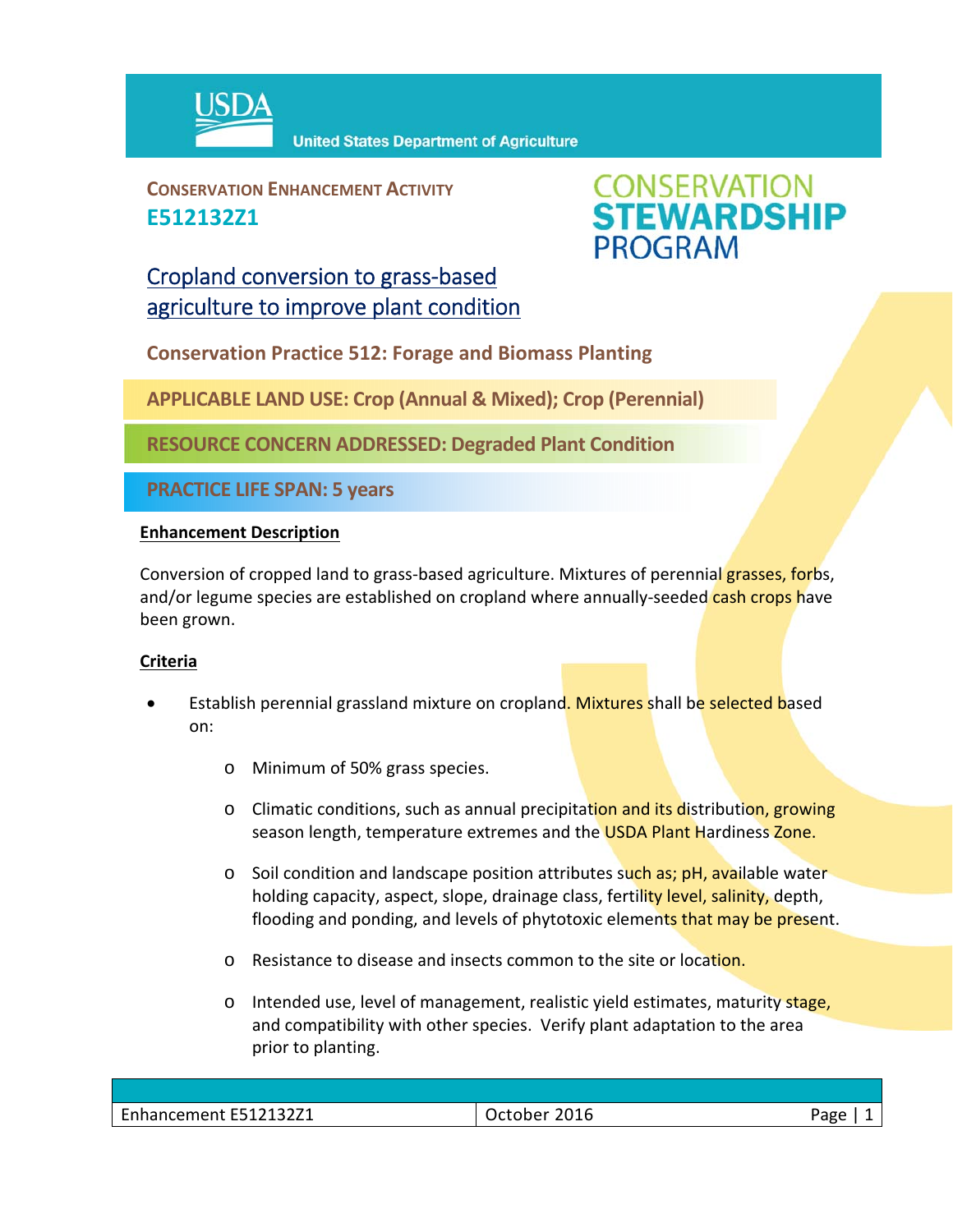

 Follow state specific recommendations for planting rates, methods and dates. Seeding rates will be calculated on a pure live seed (PLS) basis. Plant at a depth appropriate for the seed size or plant material, while assuring uniform contact with soil.



- Prepare the site to provide a medium that does not restrict plant emergence.
- Plant when soil moisture is adequate for germination and establishment.
- All seed and planting materials must meet state quality standards.
- Do not plant federal, state, or local noxious species.
- Apply all plant nutrients and/or soil amendments for establishment purposes according to a current soil test and developed specifications.
- When planting legumes, use pre-inoculated seed or inoculate with the proper viable strain of Rhizobia immediately before planting.
- Exclude livestock until the plants are well established.
- Ground cover and root mass need to be sufficient to protect the soil from wind and water erosion.

## **Additional criteria when livestock are included in the system:**

- Grazing plan must be developed which designates the number of paddocks required to keep grazing periods sufficiently short to allow for plants to recover before regrazing occurs.
- No more than 20% of the mixture may be alfalfa. Other legumes (especially nonbloating species) may be used in place of or in addition to alfalfa up to a maximum legume percentage of 50%.

## **Documentation Requirements**

Prepared plans and specifications for the establishment planting for each site or management unit according to the Criteria, Considerations, and Operations and Maintenance described in Conservation Practice Standard 512. May be recorded on a site

| E512132Z1<br>$\sim$<br>۔ محمد محمد محمد<br>. Enhancement E51 | 2016 | ാരമ<br>∽ວ |
|--------------------------------------------------------------|------|-----------|